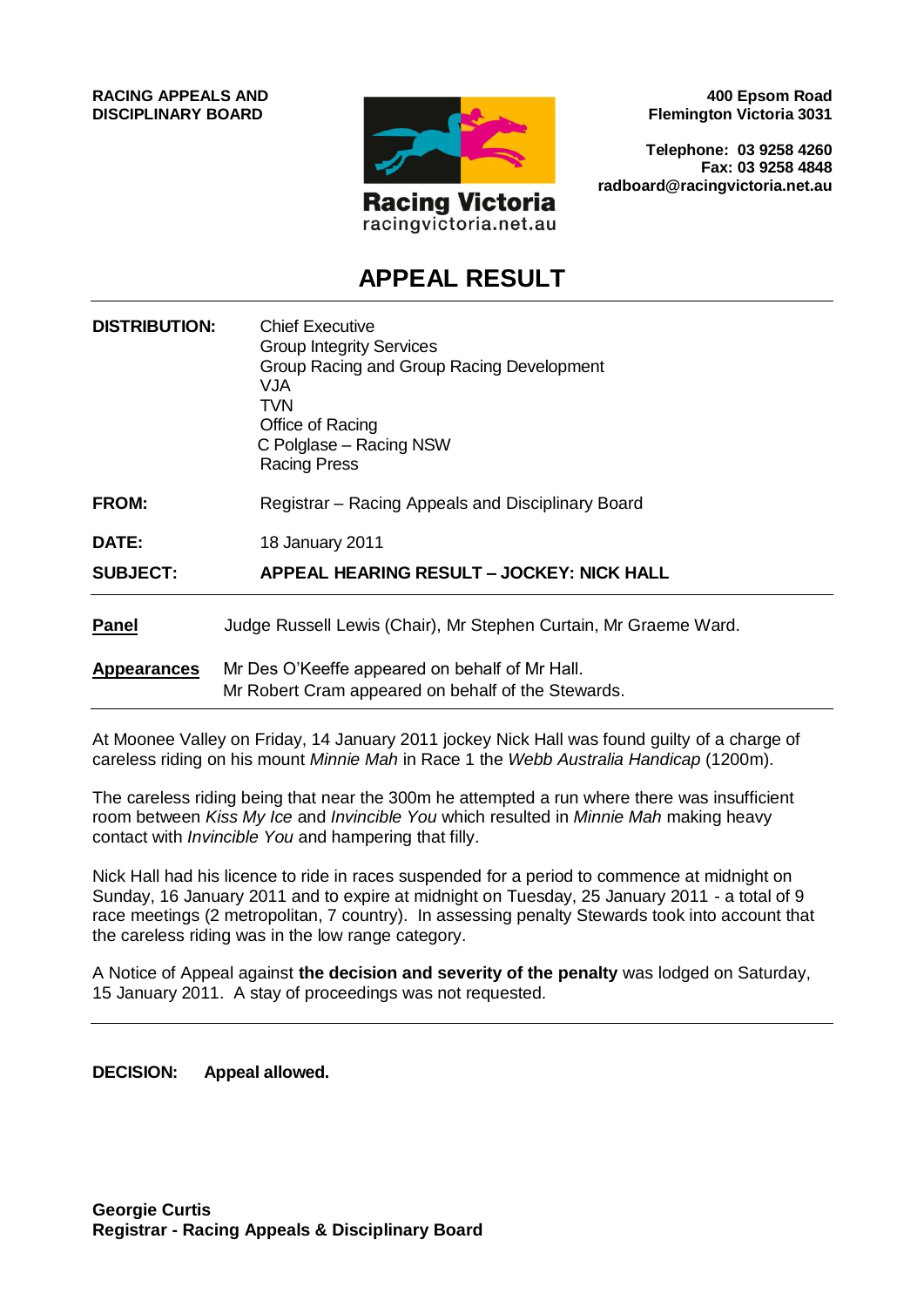# **TRANSCRIPT OF**

### **PROCEEDINGS**

#### **RACING APPEALS AND DISCIPLINARY BOARD**

\_\_\_\_\_\_\_\_\_\_\_\_\_\_\_\_\_\_\_\_\_\_\_\_\_\_\_\_\_\_\_\_\_\_\_\_\_\_\_\_\_\_\_\_\_\_\_\_\_\_\_\_\_\_\_\_\_\_\_\_\_\_\_

#### **HIS HONOUR JUDGE R.P.L. LEWIS, Chairman MR S. CURTAIN MR G. WARD**

#### **EXTRACT OF PROCEEDINGS**

#### **DECISION**

#### **IN THE MATTER OF THE WEBB AUSTRALIA HANDICAP OVER 1200 METRES AT MOONEE VALLEY ON 14/1/11**

**JOCKEY: NICHOLAS HALL**

#### **MELBOURNE**

#### **WEDNESDAY, 18 JANUARY 2011**

MR R. CRAM appeared on behalf of the RVL Stewards

MR D. O'KEEFFE appeared on behalf of the Appellant